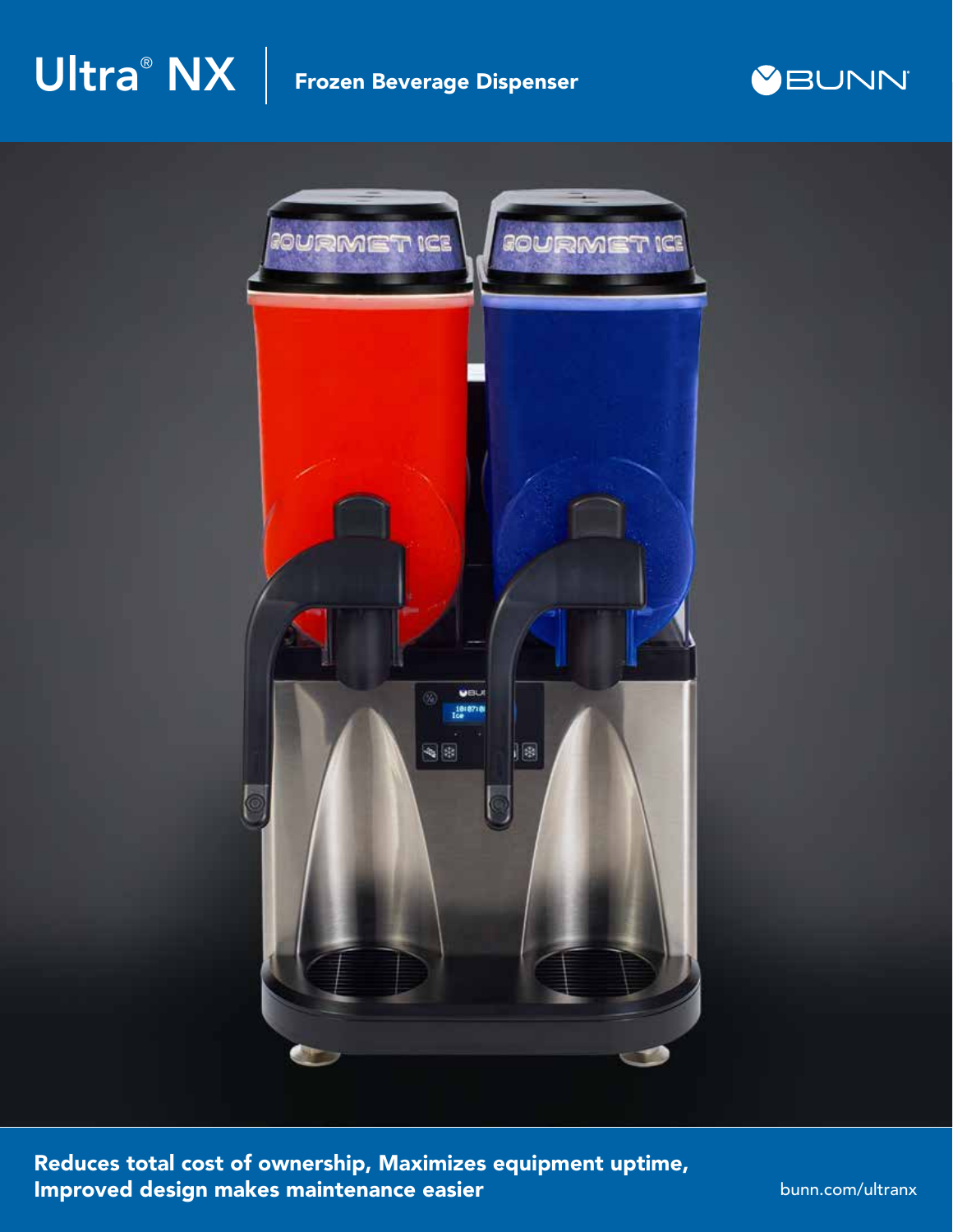Optional faucet for dispensing chilled (non-frozen) product



The Ultra NX is designed to provide a reduced cost of ownership by lowering service and maintenance costs. The enhanced auger drive system and seal design are built for a longer lasting and more reliable performance. Additionally, a new leak capture feature helps reduce service costs and clean-up time.

# THE NEXT GENERATION OF FROZEN BEVERAGE DISPENSERS

The Ultra NX strengthens the already profitable and reliable Ultra equipment platform by offering enhanced design features that deliver a total cost of ownership reduction. The Ultra NX maximizes equipment uptime while providing easier equipment maintenance.



# ENHANCED

### Design & Features

# LOWERED

Cost of Ownership

# IMPROVED

### Performance

Low-product alerts help minimize product outages (only available on pourover models) and the quick defrost feature helps ensure beverage quality while maximizing uptime.

The Ultra NX uses an environmentally friendly, natural refrigerant with low global warming potential (not available in all markets). The quieter, more efficient refrigeration system and LED lighting help reduce energy consumption.

& Sustainability



Magnetic air filter design provides easy removal and re-install for hassle-free maintenance.



The new slide-in hopper graphics allow for quick and easy changes while the USB port provides easy software and setting updates as well as downloads.



# USER FRIENDLY

### Ease of Use

Slide-in hopper graphics allow for quick and easy changes





Magnetic hopper light connectors simply disconnect for easy removal and to prevent breakage

# **EFFICIENCY**

An IoT machine management platform to communicate remotely with equipment to enable data backed decisions

Hopper lid feature for point of purchase graphics